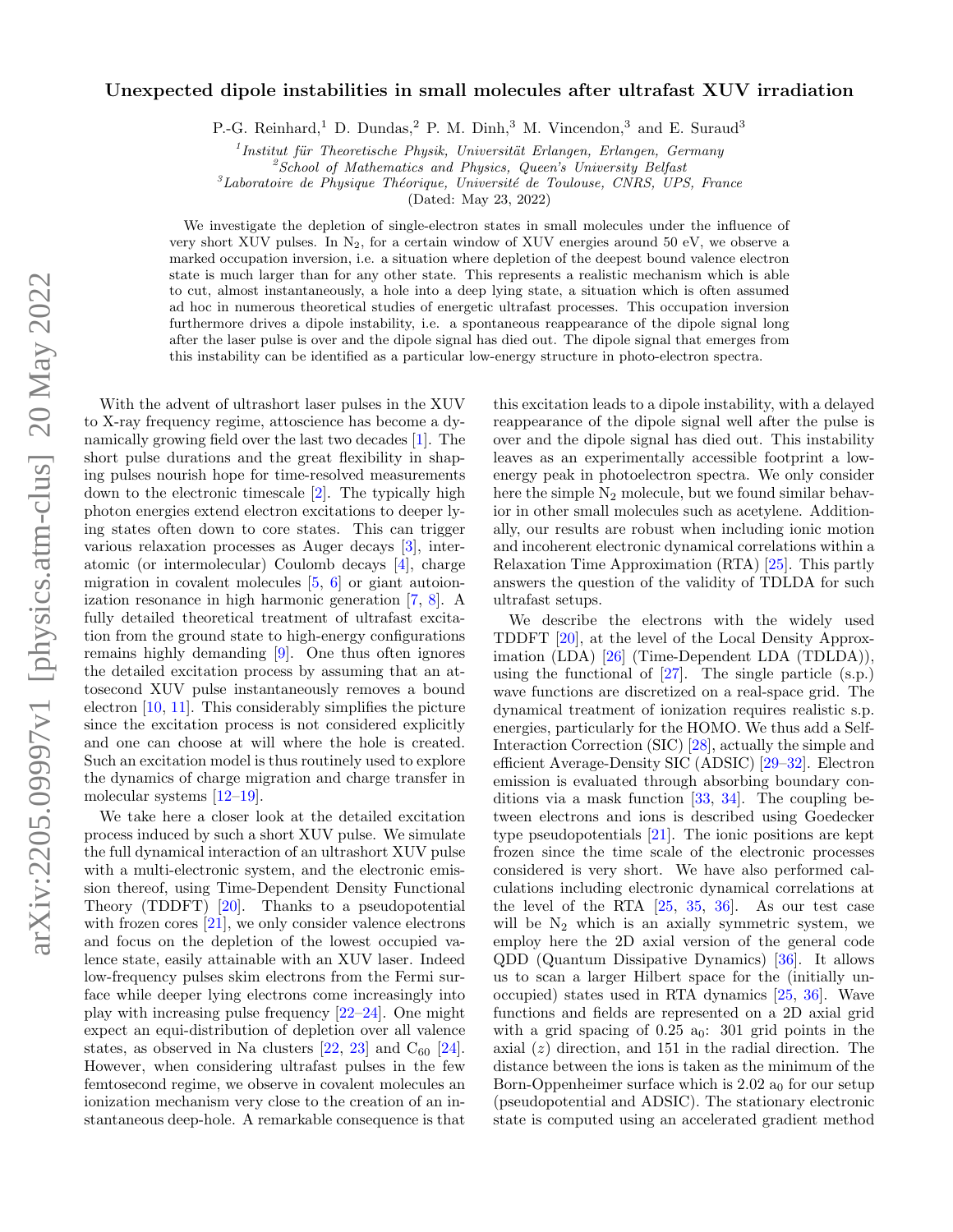and the time-dependent Kohn-Sham equations are propagated using a time-splitting technique [\[36,](#page-4-27) [37\]](#page-4-28) with a time step of 0.0048 fs.

We will consider three observables. The first one is the time evolution of the dipole moment along laser polarization/molecular axis z:  $D(t) = \int d^3 \mathbf{r} \, e^z \, \varrho(\mathbf{r}).$ The single electron density is computed as  $\rho(\mathbf{r})$  =  $\sum_{\alpha} w_{\alpha}(t) |\varphi_{\alpha}(\mathbf{r},t)|^2$  where  $\varphi_{\alpha}(\mathbf{r},t)$  is the time-dependent s.p. wave function of state  $\alpha$  and  $w_{\alpha}(t)$  its occupation number. The summation here runs on all computed states. At LDA level, only occupied states are treated and for these we have  $w_{\alpha} = 1$  and independent of time. At RTA level, the  $w_{\alpha}$ 's become fractional and time-dependent [\[25,](#page-4-18) [36\]](#page-4-27). The dipole signal, recorded from initializing the dynamics with a small kick, provides the optical response of the system by spectral analysis [\[38\]](#page-4-29).

The second observable is the electron content  $n_{\alpha}$  per s.p. wave function, and its complement, the depletion  $\bar{n}_{\alpha}$ :

<span id="page-1-1"></span>
$$
n_{\alpha}(t) = w_{\alpha} \int d^{3} \mathbf{r} |\varphi_{\alpha}(\mathbf{r}, t)|^{2} , \quad \overline{n}_{\alpha}(t) = 1 - n_{\alpha}(t) . \tag{1}
$$

The total number of escaped electrons is  $N_{\rm esc}(t)$  =  $\sum_{\alpha} \overline{n}_{\alpha}(t) = N - \sum_{\alpha} n_{\alpha}(t)$ , where N is the initial number of computed electrons (10 for  $N_2$ ).

Lastly, we analyze the electronic emission dynamics through Photo-Electron Spectra (PES). At several measuring points shortly before the absorbing boundaries begin, we record the time evolution of each s.p. wave function and finally Fourier transform them to the frequency domain. This provides the spectrum of kinetic energies of the escaping electrons, that is the PES [\[39](#page-4-30)[–41\]](#page-4-31). In strong fields an additional phase correction has to be added [\[42\]](#page-4-32).

The system is excited by an XUV pulse modeled as a classical (coherent) photon field linearly polarized along the symmetry axis z. The corresponding potential reads:

$$
V_{\text{pulse}} = eE_0 z f(t) \cos \left[\omega_{\text{XUV}}(t - T_{\text{pulse}})\right]
$$
 (2a)

$$
f(t) = \begin{cases} \sin^2\left(\pi \frac{t}{2T_{\text{pulse}}}\right) & t \in \{0, 2T_{\text{pulse}}\} \\ 0 & \text{otherwise} \end{cases}
$$
 (2b)

The pulse parameters are the frequency  $\omega_{\text{XUV}}$ , the duration  $T_{\text{pulse}}$ , and the field strength  $E_0$  (linked to the pulse intensity as  $I \propto E_0^2$ . We use  $T_{\text{pulse}} = 1$  fs and, for a given  $\omega_{\text{XUV}}$ , adjust  $E_0$  so that the total ionization  $N_{\text{esc}}$ levels off asymptotically at about 1.

The electronic ground state of  $N_2$  with its ten valence electrons is prepared by solving the static Kohn-Sham equations. The emerging occupied ground state s.p. states, each doubly occupied, have the following energies:  $\varepsilon_1 = -32.5 \text{ eV}, \varepsilon_2 = -18.6 \text{ eV}, \varepsilon_3 = \varepsilon_4 = -17.7$ eV,  $\varepsilon_5 = \varepsilon_{\text{HOMO}} = -15.1 \text{ eV } (= - \text{ Ionization Potential},$ IP). They compare well with the experimental values for the last three levels, namely  $-18.6$  eV,  $-16.6$  eV, and −15.5 eV, respectively.



<span id="page-1-0"></span>Figure 1: Panel (a): Optical response of  $N_2$  (linear scale). The vertical dashes indicate the three frequencies considered in panels (b), (c) and (d). Panels (b) to (d): dipole moment after an XUV excitation of duration of 1 fs, frequency  $\omega_{\text{XUV}}$  as indicated, and field strength  $E_0$  such that the total ionization is about one charge unit for each case which is  $I = 0.56 \times$  $10^{15}$ W/cm<sup>2</sup> (panel b),  $I = 1.4 \times 10^{15}$ W/cm<sup>2</sup> (panel c), and  $I = 7.0 \times 10^{15} W/cm^2$  (panel d).

We now turn to the dynamical response of the molecule. We first consider the optical response of  $N_2$ in panel (a) of Fig. [1.](#page-1-0) In the lower energy region below and near emission threshold  $(IP=15.1 \text{ eV})$ , we see a much fragmented spectrum, typical for covalent molecules. At higher energies, it turns into a smooth and considerably spread continuum spectrum. In panels  $(b)$ – $(d)$ , we consider the time evolution of the dipole moment for three selected laser frequencies, that is 24.5, 36.7 and 58.5 eV,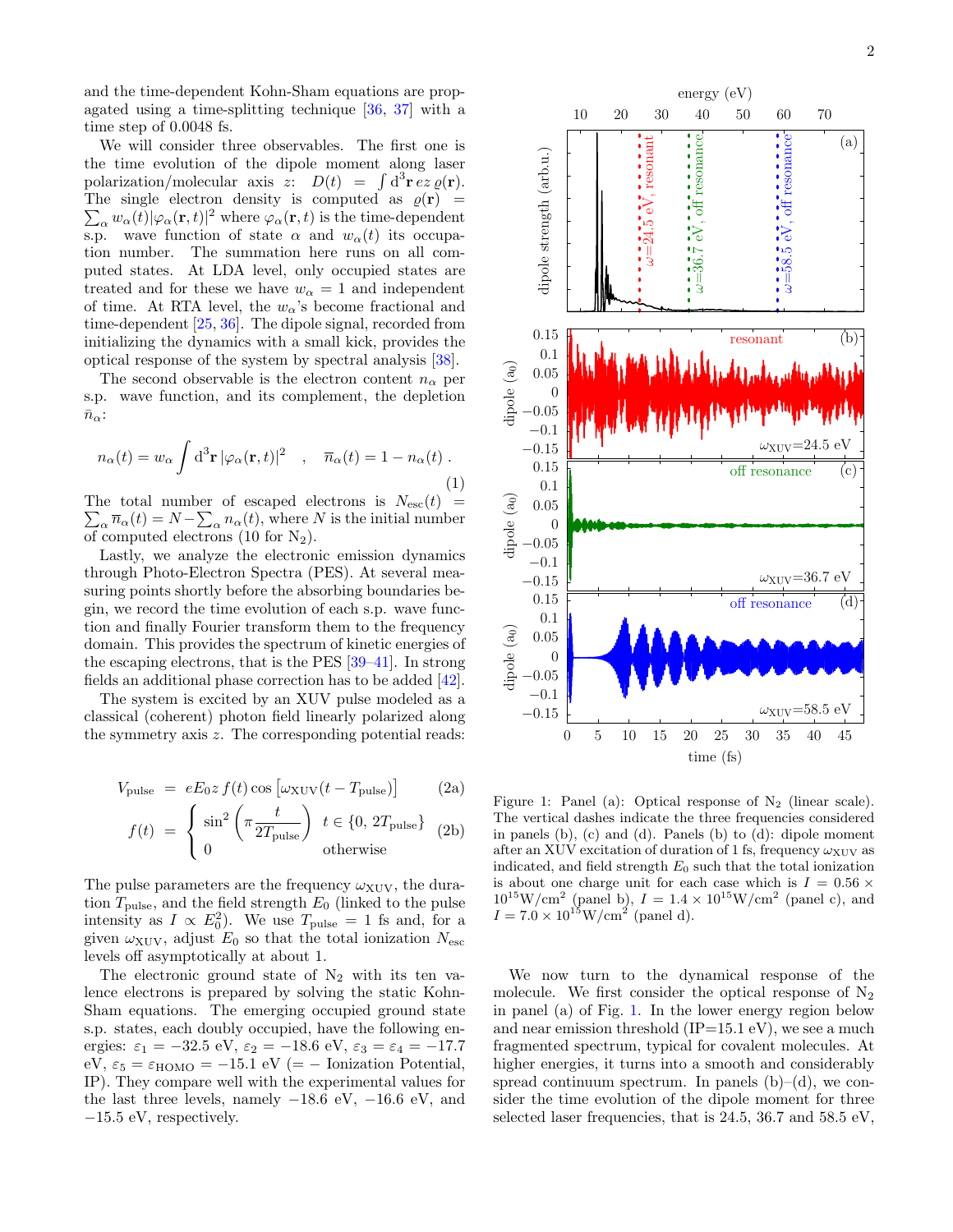indicated in panel (a), which deliver different characteristic behaviors. The first value lies in the upper tail of a peak in the optical response. We thus expect a resonant response. The two other values lie in regions where the optical response vanishes and we expect non-resonant dynamics. This is indeed confirmed in panels  $(b)$ – $(d)$  of Fig. [1.](#page-1-0) In panel (b), sizeable dipole oscillations persist long after the pulse duration, typical of a resonant excitation. Panel (c) instead shows a standard off-resonant response: the dipole signal quickly dies off once the pulse is over. In the largest frequency case shown in panel (d), the dipole moment initially behaves as in a non-resonant case, i.e. dying out as expected. However, surprisingly, a longlasting dipole signal reappears after  $\simeq$  5 fs. Closer inspection of the evolving dipole on a logarithmic scale (not shown) reveals that the envelope of the dipole signal up to  $\simeq 8$  fs increases exponentially, as is typical for an instability. In order not to be fooled by artifacts, we have scrutinized our numerical treatment by varying numerical parameters and by performing control calculations using two other full 3D computer packages (EDAMAME [\[43\]](#page-4-33) and QDD [\[36\]](#page-4-27)). The effect persists. It is thus likely to be genuine, at least at TDLDA level, and deserves a further analysis.

In Fig. [2,](#page-2-0) we first analyze level depletions, see Eq. [\(1\)](#page-1-1). The upper panel illustrates the time evolution of electron content for one chosen pulse frequency. Electron emission is very fast and the electron content  $n_{\alpha}$  and the depletion  $\overline{n}_{\alpha}$  accordingly level off very quickly. The exciting aspect is that the lowest level has the largest depletion, much larger than the depletion for all the other (higher lying) states. This comes very close to the instantaneous-hole scenario used in many theoretical investigations.

The lower panel of Fig. [2](#page-2-0) displays the final depletions as functions of pulse frequency  $\omega_{XUV}$ . At the lower frequencies, electron depletion occurs predominantly from the HOMO orbital, as expected. At the upper end, depletion approaches an equi-distrbiution similar to what we observed for Na clusters and  $C_{60}$  [\[22–](#page-4-15)[24\]](#page-4-16). But in between, we find an occupation inversion over a wide range of frequencies with, by far, the dominant depletion coming from the deepest level  $\alpha = 1$ . We have observed the same effect in other covalent molecules such as acetylene. Such an occupation inversion in a certain frequency range might be due to a continuum resonance enhancing the transition matrix elements selectively, but this requires a closer inspection.

The link between occupation inversion and the observed dipole instability looks striking. In a simple model with a couple of fixed electron levels coupled to the photon field, one can show that the mechanism looks the same as in a laser [\[44,](#page-4-34) [45\]](#page-4-35). The energy reservoir contained in the occupation inversion feeds the dipole oscillations coherently. This leads to an initial exponential increase of the dipole amplitude which turns into a steady oscillation once the reservoir is used up. For reason of space, we will present the details in a forthcoming publication.

For the moment, there remain two questions yet to be



<span id="page-2-0"></span>Figure 2: Top: Time evolution of the electron content  $2n_{\alpha}(t)$ (factor 2 for spin degeneracy) of each s.p. state  $\alpha$  (see legend in lower panel), after a 1 fs XUV pulse of frequency  $\omega_{\text{XUV}} = 58.5 \text{ eV}$ . Level depletions  $\overline{n}_1$  and  $\overline{n}_2$  are indicated by vertical arrows. Bottom: Level depletion  $2\overline{n}_{\alpha}$  of the five initially occupied states as functions of frequency  $\omega_{\text{XUV}}$ . Field strengths  $E_0$  are adjusted to total ionizations of about 1 for each case.

addressed: firstly, to propose a potential experimental observation of such an effect, and secondly, to exclude any artifact from the mean-field approach in TDLDA. Let us successively explore both aspects.

Depletion and dipole moment are not directly observable by experiment. Still, a possible experimental identification of the dipole instability can be found in the PES. Figure [3](#page-3-0) shows the PES after irradiation by a 1fs pulse with  $\omega_{\text{XUV}} = 63.9 \text{ eV}$  and  $E_0 = 15.9 \text{ eV}/a_0$ . Two different PES are plotted: one recorded in an early time window up to 10 fs (basically before the onset of the instability) and one computed at the end of the simulation time (100 fs). The early PES exhibits the standard peaks for a one-photon process with energies at  $\varepsilon_{\alpha} + \omega_{\text{XUV}}$  (vertical dashes in Fig. [3\)](#page-3-0). These peaks are very broad because the pulse is very short and because the s.p. energies move down by about 8 eV with respect to the ground state s.p. energies, due to emission and subsequent Coulomb charging [\[41\]](#page-4-31). The late PES consists of the early PES plus an additional low energy structure, which does not fit to any combination  $\varepsilon_{\alpha} + n\omega_{\text{XUV}}$  (with integer n). The fact that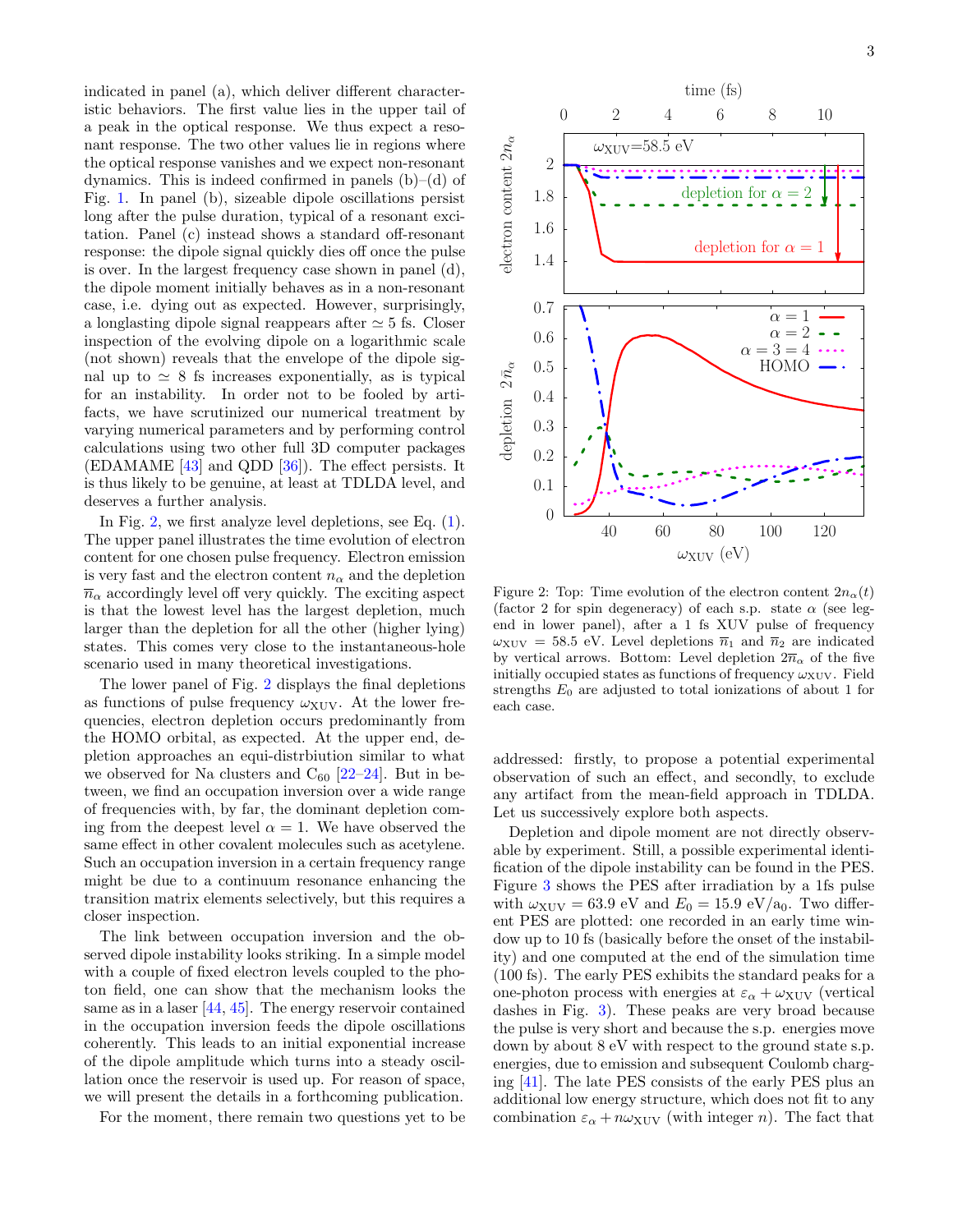

<span id="page-3-0"></span>Figure 3: PES (linear scale), after a 1 fs XUV excitation with  $\omega_{\text{XUV}} = 63.9 \text{ eV}$ , and field strength  $E_0 = 15.9 \text{ eV}/a_0$ , computed at 10 fs (thick green line) or at 100 fs (thin black line). The faint dashed vertical lines indicate the s.p. energies shifted by the pulse frequency, see text for detail.

this structure shows up at later times suggests that it is a signature of the dipole instability. Indeed, the Fourier transform of the dipole moment signal at late times exhibits an oscillation frequency of  $\omega_{\text{instab}} = 16.4 \text{ eV}$ . And the peaks at low energies might correspond to the actual s.p. energies (IP≈ 28.6 eV) plus  $2\omega_{\text{instab}}$ .

Time-resolved PES measurements could thus produce unambiguous signals of the dipole instability. But achieving this remains demanding. Firstly, one needs cases with occupation inversion. Secondly, the PES from onephoton processes alone has to hit a well-separated, energy gap for the structure associated with the instability to inhabit. Further theoretical investigations are needed to find more examples of promising laser setups.

Thus far, we have considered frozen ions and a pure mean-field (TDLDA) description of electrons. We checked the effect of ionic motion and it makes no difference. This is plausible in view of the extremely short time scales and ion masses. The impact of dynamical electronelectron correlations requires a closer look. To that end, we include electronic dissipation within RTA [\[25,](#page-4-18) [36\]](#page-4-27) (incoherent dynamical correlations). Figure [4](#page-3-1) compares the time evolution of the TDLDA dipole moment to the RTA result. The pulse parameters are the same as in Fig. [3.](#page-3-0) Dissipation reduces the dipole instability but a sizeable dipole oscillation remains. The result is corroborated by a simple comparison of time scales. The dipole instability increases one order of magnitude in 2 fs while the typical relaxation time for  $N_2$  at the given excitation energy is about 5 fs. This estimate of time scales also tells us that the XUV pulses have to be shorter than the relaxation time, to let the instability live, and shorter than the instability time to disentangle dipole oscillations created by the laser pulse and those from the instability. For the ultrafast scenarios investigated here time scales are thus forgiving and tend to validate TDLDA.

To conclude, we have investigated the excitation dy-



<span id="page-3-1"></span>Figure 4: Time evolution of the dipole moment computed within TDLDA or RTA. Same pulse parameters as in Fig. [3.](#page-3-0)

namics of electrons in  $N_2$  irradiated by an ultrashort XUV pulse. It turns out that a proper choice of laser parameters allows to produce an almost perfect population inversion. Such a mechanism represents a physical realization of the instantaneous hole excitation used in numerous modelings of ultrafast processes. As a very interesting side effect, we find that the population inversion generates by an unstable dynamical regime of the electron cloud, which develops spontaneously sizeable dipole oscillations. We checked that the instability is not caused by numerical artifacts and that it persists even when dynamical electron correlations are included. A possible experimental signal can be found in photoeletron spectra (PES) and even better in time-resolved PES.

These results call for further theoretical investigations which are underway. Preliminary results indicate that the observed instability is not specific to  $N_2$ ; we found similar behaviors in acetylene and in 1D model systems. We also observed dipole instabilities with more common longer laser pulses at lower intensities for which ionic and RTA time scales are shorter than the onset of instability, which then heavily questions the validity of TDLDA in such cases. Moreover, we can reproduce the dipole instability with instantaneous hole excitations which simplifies modeling and thus allows us to explore trends as, e.g., with excitation energy or hole states. These complementary results will be presented in forthcoming publications. For subsequent studies remains the question of what a more elaborate theory with coherent correlations would produce in such a case. And, of course, a final clarification has to come from experiment.

Acknowledgments: This work was granted access to the HPC resources of CalMiP (Calcul en Midi-Pyrénées) under the allocation P1238, and of RRZE (Regionales Rechenzentrum Erlangen).